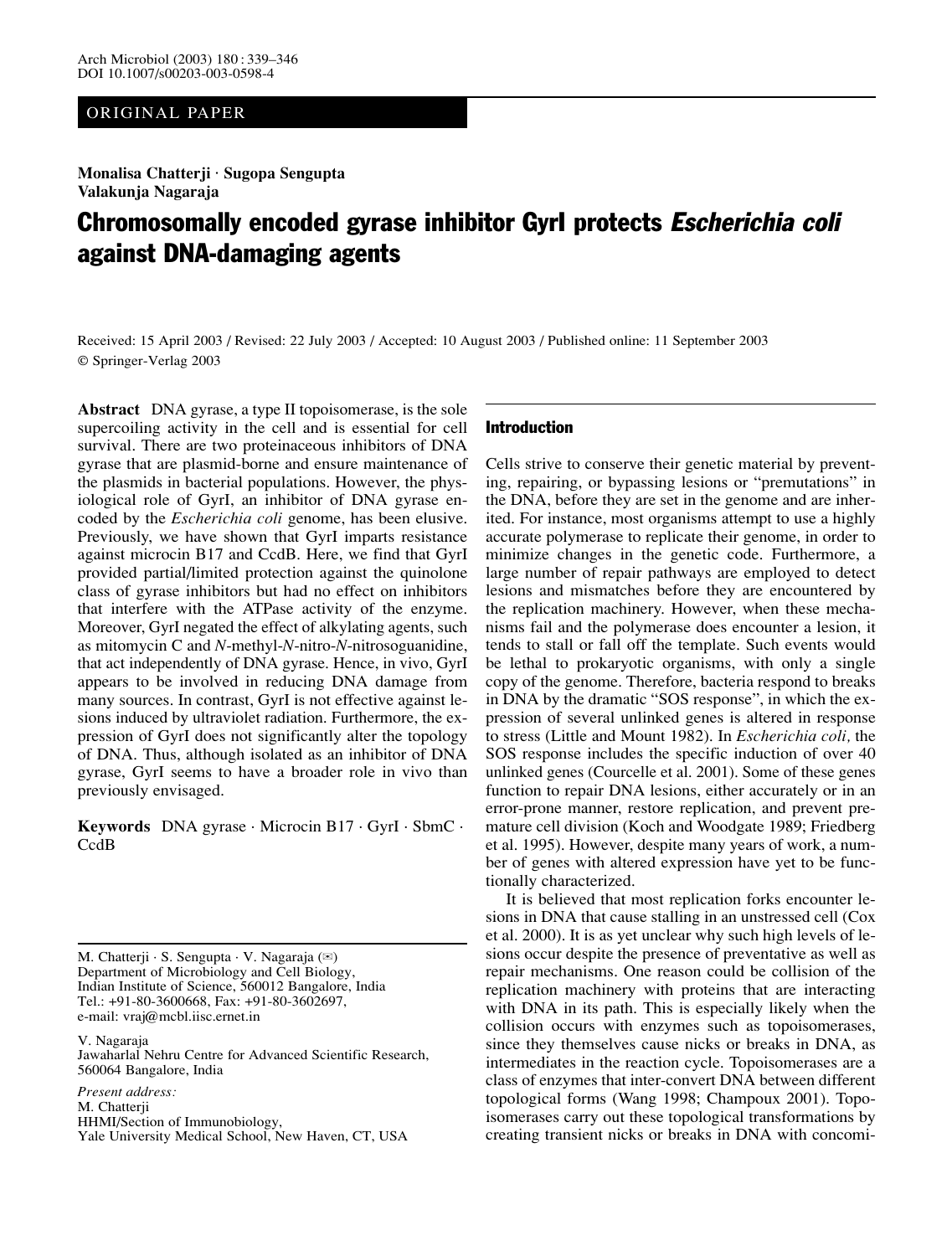tant formation of a protein–DNA covalent complex and resealing after passing another DNA strand/duplex through it. Normally, the nicking reaction is tightly coupled to the religation reaction in order to prevent the accumulation of broken DNA. However, many natural and synthetic inhibitors of topoisomerases bring about lethality by uncoupling the two reactions (Lewis et al. 1996).

DNA gyrase, a type II topoisomerase, is the only enzyme that has the ability to negatively supercoil DNA. Since gyrase is essential for the survival of bacteria, many competing organisms and plasmids synthesize inhibitors of the enzyme. The inhibitors provide selective advantage in niche competition (Couturier et al. 1998). In addition, gyrase has also been a popular subject for antibiotic research for much the same reason. As a result, a large number of gyrase inhibitors are known – both natural and synthetic (Lewis et al. 1996; Maxwell 1999). Natural inhibitors can be categorized into two groups: (1) non-proteinaceous compounds, e.g. coumarins or cyclothialidines, that act by interfering with the ATPase activity of the enzyme; and (2) proteinaceous toxins, e.g. microcin B17 and CcdB, that function by stabilizing the gyrase–DNA covalent complex (Gellert et al. 1976; Vizan et al. 1991; Bernard et al. 1993; Nakada et al. 1993). The former toxin appears to be primarily used in interspecies or intraspecies competition while the latter is involved in plasmid maintenance. In agreement with their roles, the toxins are encoded by plasmids and are ordinarily expressed in conjunction with a labile antidote. In such a scheme, the presence of a chromosomally encoded proteinaceous inhibitor of DNA gyrase, GyrI, is puzzling. The physiological role of this protein is ambiguous. Previously, it was observed that GyrI negates the effects of other proteinaceous inhibitors of DNA gyrase (Chatterji and Nagaraja 2002). Therefore, instead of being detrimental to the cells, GyrI provides protection to the cells against toxins; a possible cause for the gene to be retained in evolution. Here, we show that GyrI also reduces the harmful effects of the quinolone class of drugs. More surprisingly, GyrI imparts resistance against DNA damaging agents that act independent of topoisomerases. Notably, these affects are observed without a concomitant change in the topology of plasmid DNA. Taken together, the above observations point towards a more general role of GyrI in protecting cells against DNA damage.

#### Materials and methods

#### Bacterial strains and plasmids

*gyrI* was cloned under the P<sub>trc</sub> promoter in pTrc99C-DraI plasmid (Chatterji and Nagaraja 2002). pTrc99C*-Dra*I is a derivative of pTrc-99C and has a *Dra*I site five nucleotides upstream of the SD sequence. *E. coli* strains, AP1-200-9 ((F– *endA1 thi-1 supE44 hsdR17 mcrB251 mrr253 mcrA252 lacZ*::Tn10 [*dinD1*: Mu dI1734 (Kan lac)] [F′ *lacIq lacZ*::Tn5]) (Piekarowicz et al. 1991) and DH10B were used for in vivo plate assays. AP1-200-9 was used for detection of the SOS response in cells. Both *E. coli* strains were grown in Luria Bertani broth at 37 °C on a rotary shaker at 240 rpm. Cells were grown to mid -exponential phase  $(0.6 \text{ OD}_{600})$  and induced with 0.1 mM IPTG for 1 h.

#### In vivo assays

The effect of GyrI on the in vivo toxicity of various inhibitors was tested by spotting different concentrations of drug on a lawn of *E. coli* AP1-200-9 cells containing either pTrc99C-*DraI* or pTrc99C*gyrI* in the presence or absence of IPTG. The diameters of the zones of inhibition were measured as a reflection of the sensitivity of the cells to the compounds. Similar experiments were also carried out using DH10B cells. To monitor the generation of DNA breaks induced by inhibitors of DNA gyrase and chemical mutagens, AP1-200-9 cells harboring either pTrc99C-*Dra*I or pTrc99C*gyrI* were grown to  $0.6 \text{OD}_{600}$  and treated with drugs as indicated. After 1 h of growth at  $37^{\circ}C$ ,  $\beta$ -galactosidase activity in the cells was measured using a standard procedure (Miller 1992). To confirm the expression/induction of GyrI in various in vivo experiments, the crude cell extract was resolved on 1%SDS-12PAGE. All inductions were done with 0.1 mM of IPTG. The time and the duration of induction were as indicated.

#### Viability of cells on exposure to ultraviolet radiation

Cells transformed with pTrc99C-*Dra*I and pTrc99C-*gyrI* plasmids were grown in LB broth (in the presence or absence 0.1 mM IPTG) at 37 °C and were exposed to ultraviolet radiation as described previously (Miller 1992). Briefly, cells (mid-exponential phase culture,  $0.6$  OD<sub>600</sub>) were harvested by centrifugation and resuspended in equal volume of  $0.1 M MgSO<sub>4</sub>$ . The cultures were split in two and one half of each culture was exposed to UV rays. Cells were poured into 10-cm-diameter glass Petri dishes and irradiated for 1 min using the UV lamp in the laminar flow hood. For this purpose, a UV source of 15 Watts was used and the distance between the UV torch and the cells was 15 cm. After irradiation, the cultures were poured back into a covered flask containing equal volume of  $2X$  LB and kept for further growth at  $37$  °C. The remaining half of each culture was not irradiated but underwent similar treatment and was used as the negative control. After 40 min, viable counts as well as β-galactosidase activity were estimated.

#### Plasmid topology measurements

Plasmid DNA was isolated from cells harboring pTrc99C-*Dra*I or pTrc99C-*gyrI* cultured in the presence or absence of IPTG. Cells were grown at 37 °C until mid-exponential phase  $(0.6 \text{ OD}_{600})$  and induced with IPTG for 1 h. Subsequently, the cells were quickly chilled and DNA was extracted by alkaline lysis (Birnboim and Doly 1979). The purified DNA was incubated with indicated amounts of chloroquine and resolved on 0.8% agarose gels in the absence of ethidium bromide. The gel and the running buffer (40 mM Tris-acetate, pH 8.3, and 1 mM EDTA) contained the same concentration of chloroquine as present in the sample. The gels were run in the dark at room temperature at 1.0 V/cm for 16 h, washed with water to remove chloroquine, and stained with ethidium bromide. The specific linking-number change of each distribution was calculated. Specific linking number (at a particular chloroquine concentration) is defined as a modal writhe of the distribution divided by the number of helical turns. The modal writhe of each distribution was estimated by band counting with respect to the relaxed DNA, assuming that the relaxed DNA has a linking number of zero. Since the specific linking number takes into account the size of the DNA, it can be used to compare the topology of plasmids with different sizes, e.g. pTrc99C-*Dra*I and pTrc99C-gyrI (the nicked circular band in Fig. 3 shows the size of the plasmid). To assess the effect of novobiocin on plasmid topology, mid-exponential-phase cultures of AP1-200-9 cells transformed with pTrc99C-*Dra*I were treated with different concentrations of novobiocin as indicated. After 1 h of treatment, the cells were chilled and the DNA was extracted and resolved as described above.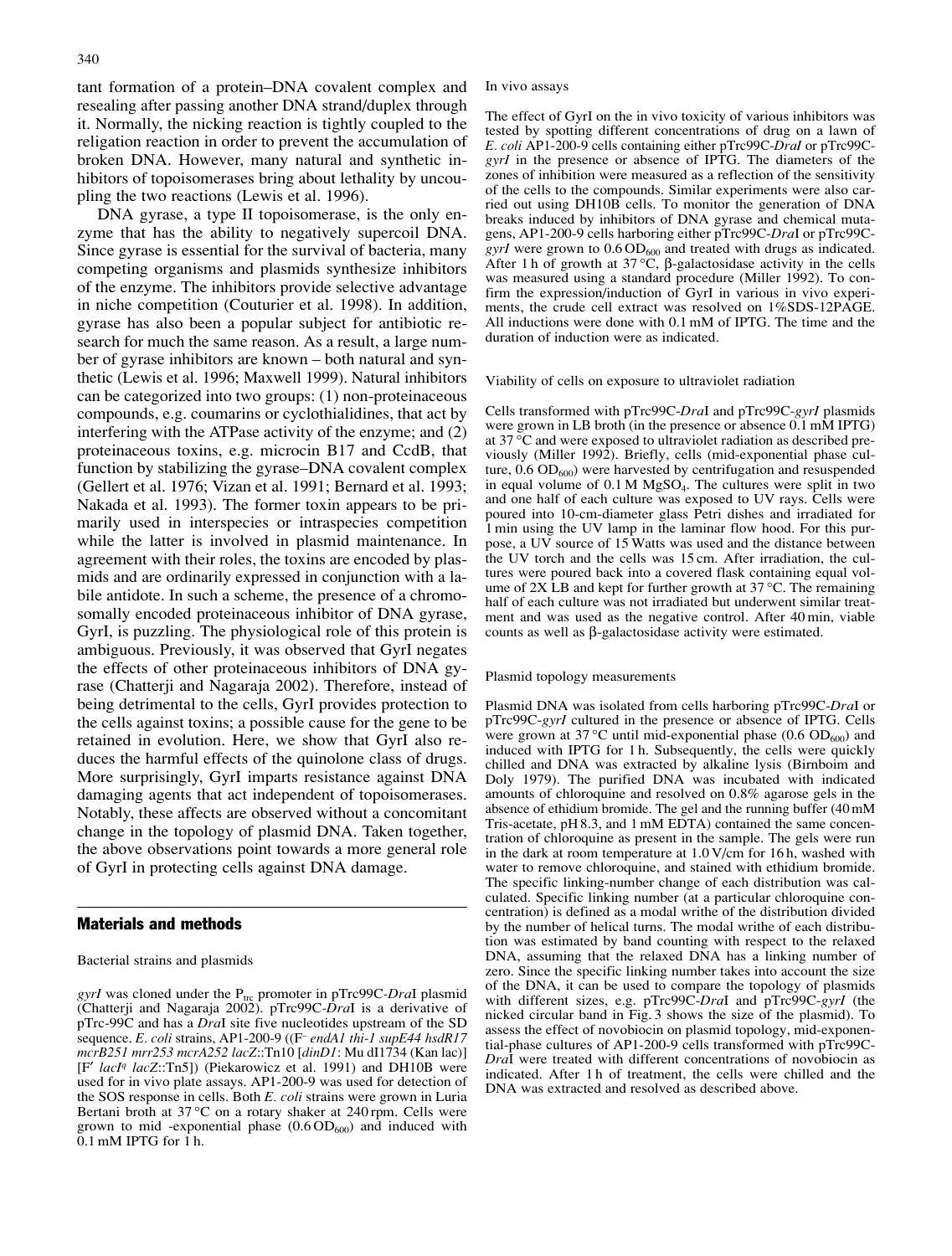

**Fig. 1** Representative gel showing the levels of expression of GyrI. AP1-200-9 cells harboring the vector pTrc99C-*Dra*I (*lanes 1, 2*) or pTrc99C-*gyrI* (*lanes 3, 4*) were grown to mid-exponential phase and induced with 0.1 mM IPTG for 1 h. The crude extracts of uninduced (*lanes 1, 3*) and induced (*lanes 2, 4*) cultures were resolved by SDS-PAGE. Similar levels of expression were seen in all experiments presented here

# **Results**

## Effect of GyrI on gyrase inhibitors

Previously, GyrI was cloned and overexpressed to high levels and then purified to apparent homogeneity (Chatterji and Nagaraja 2002). Figure 1 shows the expression of GyrI under different conditions. It was observed that, in vitro, GyrI was able to prevent the formation of CcdBand microcin-B17-stabilized gyrase–DNA covalent adducts (Chatterji and Nagaraja 2002). Furthermore, cells overproducing GyrI were able to survive at inhibitory concentrations of microcin B17. Since quinolone and its derivatives act by a mechanism similar to that of CcdB and microcin B17, the effect of GyrI on quinolone action was assessed using a plate assay. Various concentrations of ciprofloxacin (a fluoroquinolone) or nalidixic acid (a quinolone) were spotted on a lawn of cells (containing either the vector or GyrI-producing plasmid) in the presence or absence of IPTG. The diameters of the resultant zones of inhibition were then measured. For a given concentration of quinolones, slightly smaller zones of inhibition were ob-

**Fig. 2** Induction of the SOS system in response to nalidixic acid (**a**) and ciprofloxacin (**b**). AP1-200-9 cells were treated with 1 µg nalidixic acid/ml and 0.0035 µg ciprofloxacin/ml for 1 h and β-galactosidase activity was measured. The *white* and the *black bars* indicate cells grown, respectively, in the absence and presence of IPTG

served in cells producing GyrI than in those containing vector alone (data not shown). This was observed for all concentrations of quinolones tested. Thus, GyrI imparts resistance against quinolones; however, unlike resistance to microcinB17, the resistance is partial (Chatterji and Nagaraja 2002).

The action of quinolones and their derivatives is known to induce the SOS system (Phillips et al. 1987). Therefore, to measure the extent of DNA damage induced by quinolones, a *lacZ* reporter gene under the control of an SOSinducible promoter was used in AP1-200-9 cells. As expected, β-galactosidase activity was induced in the presence of 0.0035 µg ciprofloxacin/ml and 1 µg nalidixic acid/ml (Fig. 2). However, the induction was significantly higher in the presence of the former, reflecting the potency of the compounds. Notably, in the presence of GyrI-producing plasmid, β-galactosidase activity was reduced (Fig. 2), suggesting a decrease in the magnitude of the SOS response, and hence, a reduction in DNA damage. Thus, GyrI appears to diminish quinolone-mediated DNA damage in vivo. Similar experiments carried out with novobiocin revealed that GyrI did not impart any resistance against novobiocin-mediated inhibition (data not shown).

## Effect of GyrI on plasmid topology

If the physiological role of GyrI is primarily to inhibit DNA gyrase, its overexpression should result in a change in DNA topology. Therefore, the effect of GyrI expression on the overall topology of DNA was tested. Plasmid DNA was isolated from cells harboring either the vector (pTrc99C-*Dra*I) or the overexpressing clone of GyrI, with or without the treatment with IPTG, which would induce the expression of GyrI in the latter construct. DNA was resolved on chloroquine agarose gels and the specific linking number (for each distribution at a particular concentration of chloroquine) was estimated. Surprisingly, there was no significant effect of overexpression of GyrI on the supercoil status of the DNA (Fig. 3), suggesting that the inhibition of gyrase by GyrI is largely dampened in vivo. It should be mentioned that the levels of GyrI used in this experiment are sufficient to confer resistance against microcin B17 (Chatterji and Nagaraja 2002). To rule out the

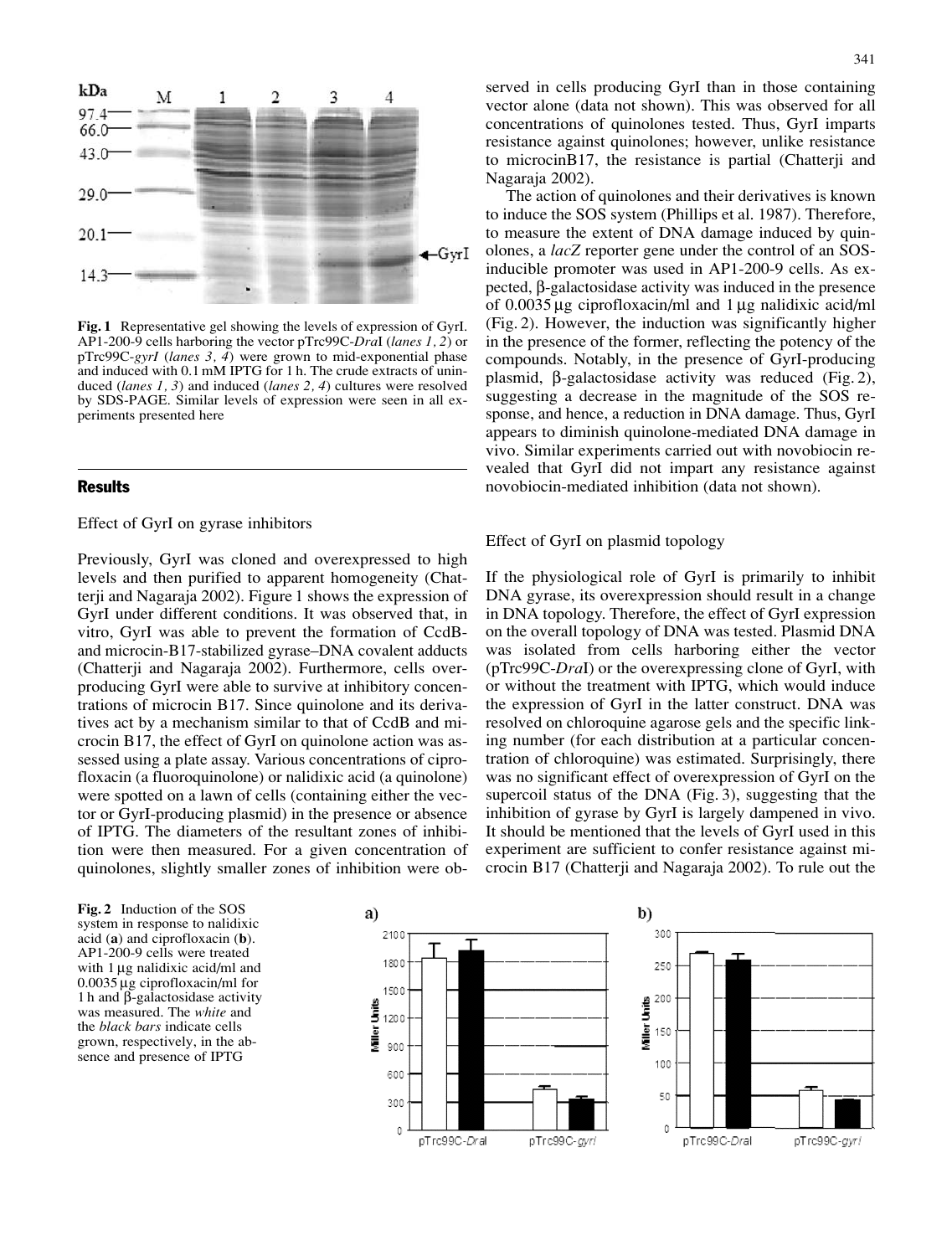**Fig. 3 a** Visualization of plasmid topology on agarose gels containing chloroquine. Plasmids pTrc99C-*Dra*I (*lanes 1, 2*) and pTrc99C-*gyrI* (*lanes 3, 4*) were isolated from cells induced with IPTG (*lanes 2, 4*) and from uninduced cells (*lanes 1,3*) and resolved on agarose gels containing 4 µg chloroquine/ml. σ′, the specific linking number (at 4 µg chloroquine/ml ), for each distribution is indicated. *NC* Nicked circular DNA. *b* Quantitation of DNA bands in **a**. The intensity of various DNA topoisomers isolated in the absence of IPTG (*black*) or presence (*white*) of IPTG is shown. Arbitrary intensity units are plotted on the *y*-axis; migration in arbitrary units is shown on the *x*-axis



pTrc99C-DraI

pTrc99C-gyrI

possibility that the lack of a significant change in plasmid topology was due to technical reasons, the effect of novobiocin on plasmid topology was assessed. Cells transformed with pTrc99C-*Dra*I were grown until mid-exponential phase and then treated with 0, 3, or  $5 \mu$ g novobiocin/ml for 1 h. In contrast to the results with GyrI, a concentration-dependent relaxation of plasmid topology was observed with novobiocin (Fig. 4), in agreement with earlier findings (Drlica and Snyder 1978; Sugino et al. 1978; Lochshon and Morris 1983).

## Effect of GyrI on topoisomerase-independent chemical mutagens

As GyrI is induced in response to DNA damage, the effect of GyrI was tested on DNA lesions generated independently of topoisomerases and on their cytotoxicity. The potency of two chemical mutagens, mitomycin C (MMC) and *N*-methyl-*N*-nitro-*N*-nitrosoguanidine (MNNG), was assessed. Plate assays were carried out with MMC and

MNNG as described for quinolones. Even the uninduced level of GyrI was sufficient to confer complete resistance to MMC (Table 1). Similarly, the diameter of the zone of inhibition in the presence of MNNG was smaller for cells expressing GyrI than for cells that harbored vector plasmid (Table 1). Again, there was a small  $(0-18\%)$  but consistent decrease even with uninduced levels of GyrI (Table 1). To confirm that this resistance was due to a decrease in breaks in DNA, *E. coli* AP1-200-9 cells were used to measure induction of the SOS regulon. As expected, treatment with MMC and MNNG induced β-galactosidase levels in these cells; however, as with quinolones, this induction was reduced in cells overexpressing GyrI (Fig. 5). These results demonstrate that GyrI is efficient in preventing the accumulation of breaks that are not a direct result of gyrase action.

#### Effect of GyrI on lesions induced by UV irradiation

Finally, the ability of GyrI to counter the effects of UV radiation, a physical mutagen, was tested. When assessed in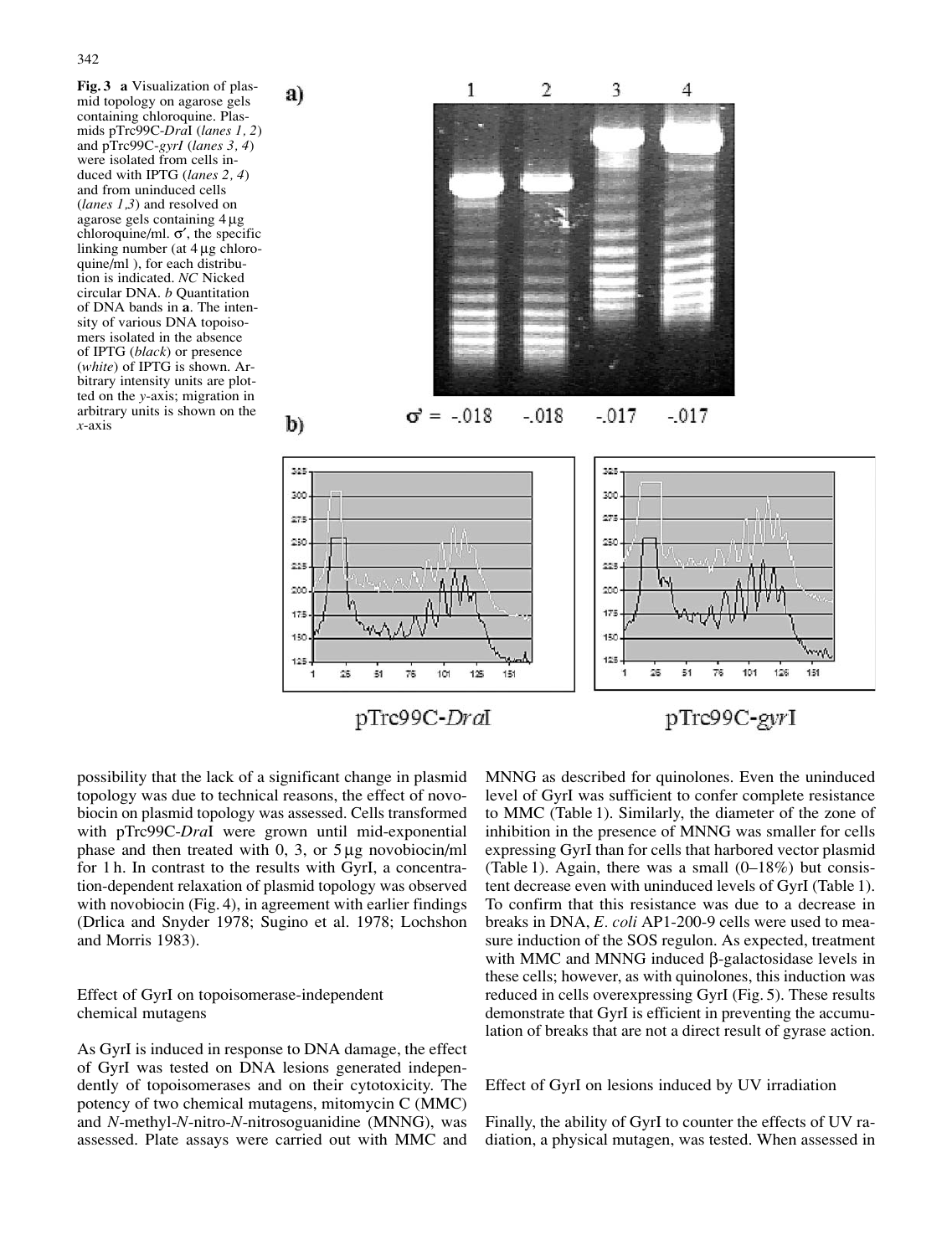**Fig. 4** Effect of novobiocin on plasmid topology. Distribution of topoisomers of plasmid DNA isolated from cells treated with 3, 0, and  $5 \mu$ g novobiocin/ml, respectively, for 1 h (*lanes 1–3* in **a** and **b**). The DNA was resolved on 0.8% agarose gels in the presence of 3 and 4 µg chloroquine/ml, respectively (**a, b**). The specific linking number at the particular chloroquine concentration  $(\sigma)$  for each distribution is given. Quantitation of the relative intensities of bands in each lane is shown graphically (**c, d**). Arbitrary intensity units are plotted on the *y*-axis; migration in arbitrary units is shown on the *x*-axis. In each graph, the *bottom line* represents the reaction in the absence of novobiocin; the *middle* and the *top lines* represent the reaction carried out in the presence of 3 and 5 µg novobiocin/ml, respectively





2

b)

1





**Table 1** Potency of mitomycin C (*MMC*) and *N*-methyl-*N*-nitro-*N*-nitrosoguanidine (*MNNG*) in the presence of GyrI

|             | Concentration<br>$(\mu$ g) | Diameter of zone of inhibition (mm) |                             |                                 |
|-------------|----------------------------|-------------------------------------|-----------------------------|---------------------------------|
|             |                            | pTrc99C-DraI<br>$(-IPTG)$           | $pTrc99C-gyrI$<br>$(-IPTG)$ | $pTrc99C-gyrI$<br>$(+$ IPTG $)$ |
| MMC         | 20                         | 11 $\pm 0.8$                        | 0                           | 0                               |
|             | 10                         | $\pm 0.6$<br>9                      |                             | 0                               |
|             | 5                          | $\pm 0.5$<br>7                      | 0                           | $\left( \right)$                |
|             | 2.5                        | $4.5 \pm 0.8$                       | $\Omega$                    | 0                               |
| <b>MNNG</b> | 20                         | $9.5 \pm 0.5$                       | $8.5 \pm 0.4$               | $6.5 \pm 0.6$                   |
|             | 10                         | $8.5 \pm 0.4$                       | $7.0 \pm 0.6$               | $5.5 \pm 0.5$                   |
|             | 5                          | $6.5 \pm 0.5$                       | $5.5 \pm 0.7$               | $4.0 \pm 0.6$                   |
|             | 2.5                        | $4.0 \pm 0.9$                       | $4.0 \pm 0.4$               | $3.0 \pm 0.4$                   |
|             | 1.25                       | $3.5 \pm 0.4$                       | $3.0 \pm 0.6$               | 0                               |

terms of the viability of cells after exposure to UV rays, no significant difference between cells harboring pTrc99C-*gyrI* and those harboring pTrc99C-*Dra*I was observed (Table 2). In addition no significant difference in β-galactosidase activity was observed irrespective of GyrI expression (Fig. 6). Hence, GyrI fails to diminish/negate the damaging effects of UV irradiation in vivo.

## **Discussion**

DNA topoisomerases maintain the cellular DNA in a compact yet accessible form. Due to this critical function, most of these enzymes are essential to organisms. Therefore, the presence of a protein like GyrI, which inhibits DNA

3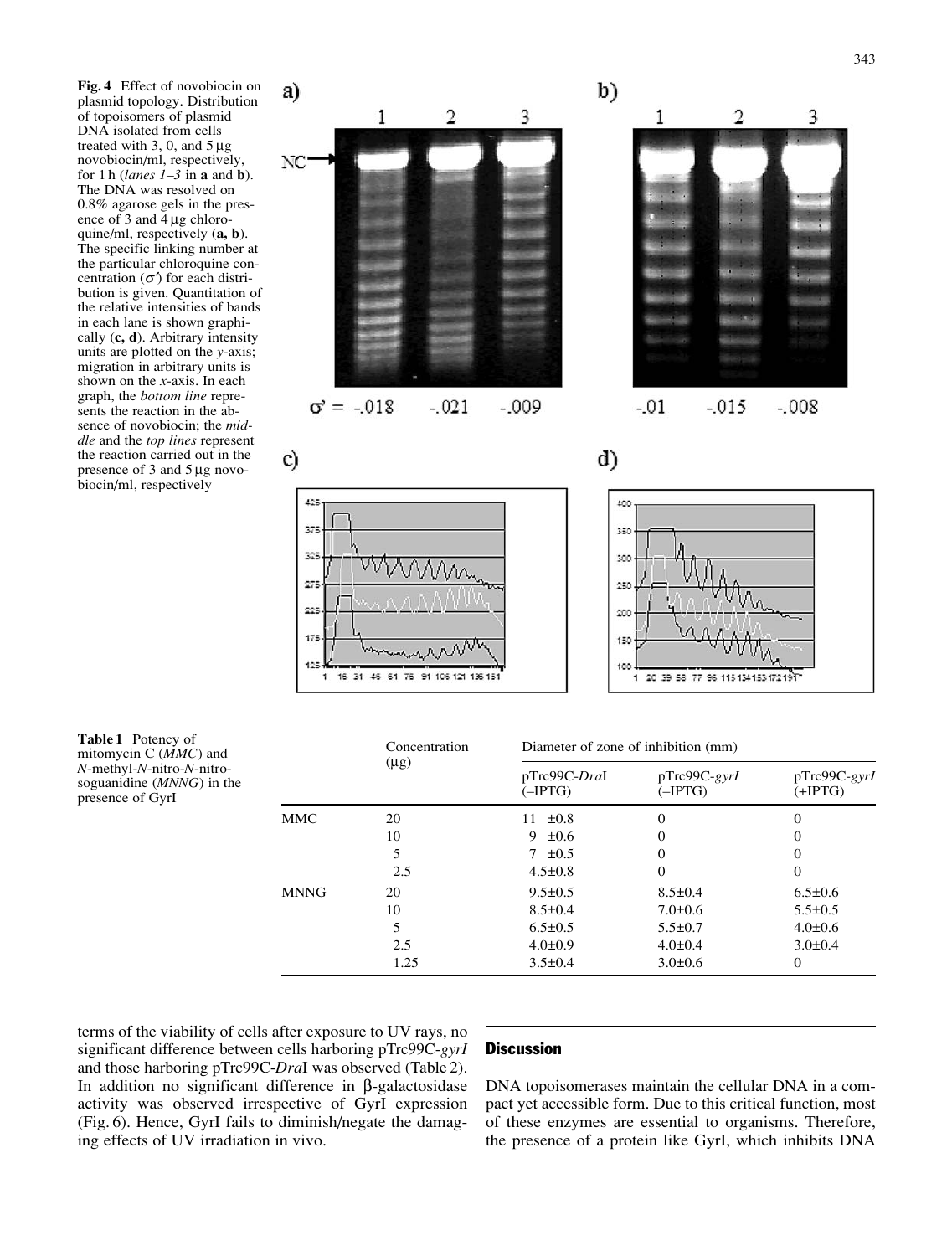**Fig. 5** Induction of the SOS system in response to mitomycin C (*MMC*) (**a**) and *N*-methyl-*N*-nitro-*N*-nitrosoguanidine (*MNNG*) (**b**). AP1-200-9 cells were treated with  $1.5 \mu$ g MMC/ml and  $1 \mu$ g MNNG/ml for 1 h and β-galactosidase activity was measured. The *white* and the *black bars* indicate β-galactosidase activity in cells grown, respectively, in the absence and presence of IPTG



**Table 2** Effect of UV irradiation on the viability of bacterial cells expressing GyrI. *CFU* Colony-forming units

|                              | Viable counts (CFU/ml)                     |                                          |                                          |  |
|------------------------------|--------------------------------------------|------------------------------------------|------------------------------------------|--|
|                              | $pTrc99C-DraI$ $pTrc99C-gyrI$<br>$(-IPTG)$ | $(-IPTG)$                                | $pTrc99C-gyrI$<br>$(+IPTG)$              |  |
| Irradiated<br>Not irradiated | $2.77\times10^{7}$<br>$1.06\times10^{8}$   | $1.17\times10^{7}$<br>$1.09\times10^{8}$ | $1.66\times10^{7}$<br>$1.40\times10^{8}$ |  |

gyrase, is unexpected. This paradox was partially resolved by the observation that GyrI imparts resistance against natural toxins, namely CcdB and microcin B17 (Chatterji and Nagaraja 2002). These toxins act by targeting DNA gyrase and are members of plasmid addiction systems.

To determine whether the action of GyrI was restricted to toxins, its effect was tested on the quinolone family of compounds. Quinolones and their derivatives are gyrase inhibitors that act by stabilizing the gyrase–DNA covalent complex, a mechanism similar to that of the toxins (Lewis et al. 1996); however, quinolones are synthetic in nature and are chemically distinct. From our observations, it appears that GyrI specifically protects cells against gyrase inhibitors that act by trapping the gyrase–DNA covalent complex, e.g. CcdB, microcin B17, and quinolones. However, GyrI has little effect on the action of novobiocin, a coumarin, which inhibits DNA gyrase by interfering with ATPase activity (Gellert et al. 1976). Therefore, GyrI possibly protects only against inhibitors that act by stabilizing the gyrase–DNA complex. The extent of protection varies for different inhibitors, with the lowest level being for the quinolone family of compounds. This might be due to the fact that quinolone-mediated cell death is significantly faster than death mediated by CcdB or microcin B17, as suggested by biochemical experiments (Kampranis et al. 1999; Heddle et al. 2001). Therefore, it is possible that the cells die before GyrI can have any effect, hence resulting in a marginal change in the qualitative plate assay and a partial decrease in β-galactosidase levels (Fig. 2). It should be noted that there is significant induction of GyrI under these experimental conditions (Fig. 1).

Furthermore, GyrI imparts resistance against chemical mutagens such as MMC and MNNG. MMC and MNNG



pTrc99C-gyr/

**Fig. 6** Induction of the SOS system in response to UV radiation. β-Galactosidase activity was measured in AP1-200-9 cells exposed to UV light for 1 min. The *white* and the *black bars* indicate β-galactosidase activity in cells grown, respectively, in the absence and presence of IPTG

alkylate DNA and replication of DNA past these lesions is believed to result in DNA breaks. Thus, the action of GyrI does not seem to be limited to gyrase inhibitors. Instead, it appears to have a more general function in reducing DNA damage. In agreement with our results, it was observed recently that *gyrI*, when present in a multicopy plasmid, imparts resistance against mitomycin C (Wei et al. 2001). The broad-spectrum action of GyrI probably explains the presence of this protein as part of the SOS regulon (Baquero et al. 1995). However, it is noteworthy that GyrI does not protect against all DNA lesions, such as those caused by UV light, as assessed by cell viability. Moreover, since UV radiation triggers the SOS response, there was increased β-galactosidase activity in AP1-200-9 cells; however, the levels were unchanged in the presence or absence of GyrI (Fig. 6). The mutagenic and cytotoxic effects of UV radiation are primarily due to intra-strand linkage of adjacent pyrimidines, usually thymines and thus resulting in the formation of thymine dimers. In turn, these distort the helix thereby creating a barrier for replication and transcription. It is possible that the effect of GyrI is not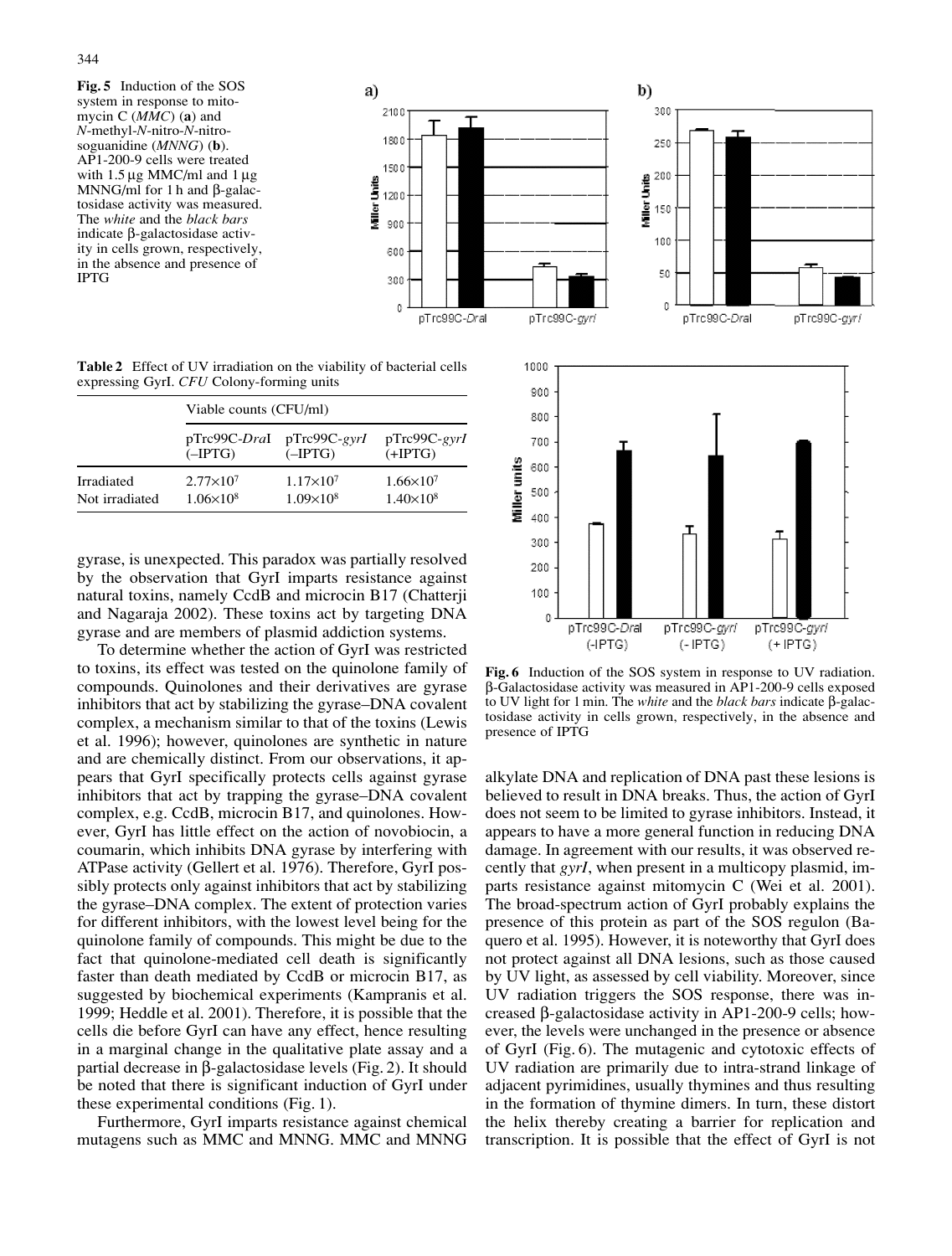sufficient to protect against UV-induced mutagenesis of DNA. Alternately, UV-induced lesions in the cell may be rectified by mechanisms distinct from those of other lesions, rendering GyrI ineffective.

The intracellular supercoil status of DNA is a balance between the relaxing activity of topoisomerases I and IV and the supercoiling activity of DNA gyrase (Zechiedrich et al. 2000). If the physiological role of GyrI is to inhibit DNA gyrase, it would lead to relaxation of DNA. Overexpression of GyrI has no significant effect on plasmid topology, unlike other inhibitors of DNA gyrase, e.g. novobiocin, that bring about relaxation of DNA in vivo. This might be due to the ability of cells to compensate for perturbations in DNA topology up to a certain extent. Two strategies used by the cells to attain such a homeostasis are alteration of the expression of other topoisomerases (Pruss et al. 1982; Tse-Dinh and Beran 1988) and stimulation of gyrase expression in response to relaxation of DNA (Menzel and Gellert 1983). Although GyrI inhibits gyrase activity in vitro, inside the cell the effect of this inhibition on steady-state levels of DNA topology is transient or marginal due to various compensatory mechanisms. On the other hand, a few single-stranded breaks in the DNA have been demonstrated to be lethal to cells (Miguel and Tyrrell 1986). Therefore, the physiological role of GyrI appears to be reducing the number of otherwise lethal double-stranded breaks formed as a result of the action of various DNA-damaging agents.

Our results clearly demonstrate an important and general function of GyrI in the cellular response to DNA damage. However, they do not reveal the underlying mechanism of action of the protein. *gyrI* and the genes present around it do not show significant sequence similarity to any genes of known function. GyrI could directly be involved in the repair of double-stranded breaks, or it could confer resistance to chemical mutagens through an indirect route, for example, by slowing down tracking machines in the cell. Most DNA-damaging agents alter the DNA, and the subsequent passage of the replication fork across these lesions causes a loss of the genetic information along with the generation of breaks. Inhibition of gyrase would slow down the replication machinery in the cell, thereby allowing the cell enough time to repair the lesions. This would reduce collisions with the replication fork, increasing the chances of cell survival. Therefore, in such cases, overexpression of GyrI would prevent the accumulation of breaks in the cell. An analogous scenario was observed by Gari et al. wherein mutations in RNA polymerase that reduce its rate of fork progression suppress the lethality of a gyrase allele that stabilizes the gyrase–DNA adduct (Gari et al. 2001).

Since GyrI has the potential to inhibit DNA gyrase, its expression is expected to be under elaborate control in vivo. Indeed, it has been observed that the promoter driving GyrI has multiple regulatory elements. The promoter is also RpoS-dependent and hence the protein is induced in stationary phase (Baquero et al. 1995; Oh et al. 2001). Moreover, it is also under the control of LexA as part of the SOS regulon. A putative CAP-CRP binding site is lo-

cated in the promoter region (Baquero et al. 1995), and a recent study suggested that GyrI is further regulated by H-NS (Oh et al. 2001). These features of the *gyrI* locus hint towards a complex regulation of GyrI expression in vivo, possibly reflective of its more general function.

**Acknowledgements** We thank A. Piekarowicz and D.C. Stein for *E. coli* strain AP1-200-9. We also thank S. Unniraman for invaluable suggestions and Chandrima Das for technical help. This work was supported by the Department of Science and Technology, Government of India.

#### References

- Baquero MR, Bouzon M, Varea J, Moreno F (1995) *sbmC*, a stationary-phase induced SOS *Escherichia coli* gene, whose product protects cells from the DNA replication inhibitor microcin B17. Mol Microbiol 18:301–311
- Bernard P, Kezdy KE, Van Melderen L, Steyaert J, Wyns L, Pato ML, *et al.* (1993) The F plasmid CcdB protein induces efficient ATP-dependent DNA cleavage by gyrase. J Mol Biol 234:534– 541.
- Birnboim HC, Doly J (1979) A rapid alkaline extraction procedure for screening recombinant plasmid DNA. Nucleic Acids Res 7:1513–1523
- Champoux JJ (2001) DNA topoisomerases: structure, function, and mechanism. Annu Rev Biochem 70:369–413
- Chatterji M, Nagaraja V (2002) GyrI: a counter-defensive strategy against proteinaceous inhibitors of DNA gyrase. EMBO Reports 3:261–267
- Courcelle J, Khodursky A, Peter B, Brown PO, Hanawalt PC (2001) Comparative gene expression profiles following UV exposure in wild-type and SOS-deficient *Escherichia coli*. Genetics 158:41–64
- Couturier M, Bahassi el- M, Van Melderen L (1998) Bacterial death by DNA gyrase poisoning. Trends Microbiol 6:269–275
- Cox MM, Goodman MF, Kreuzer KN, Sherratt DJ, Sandler SJ, Marians KJ (2000) The importance of repairing stalled replication forks. Nature 404:37–41
- Drlica K, Snyder M (1978) Superhelical *Escherichia coli* DNA: relaxation by coumeromycin. J Mol Biol 120:145–154
- Friedberg EC, Walker GC, Siede W (1995) DNA repair and mutagenesis. ASM Press, Washington DC
- Gari E, Bossi L, Figueroa-Bossi N (2001) Growth-dependent DNA breakage and cell death in a gyrase mutant of Salmonella. Genetics 159:1405–1414
- Gellert M, O'Dea MH, Itoh T, Tomizawa J (1976) Novobiocin and coumeromycin inhibit DNA supercoiling catalyzed by DNA gyrase. Proc Natl Acad Sci USA 74:4774–4478
- Heddle JG, Blance SJ, Zamble DB, Hollfelder F, Miller DA, Wentzell LM, Walsh CT, Maxwell A (2001) The antibiotic microcin B17 is a DNA gyrase poison: characterisation of the mode of inhibition. J Mol Biol 307:1223–1234
- Kampranis SC, Howells AJ, Maxwell A (1999) The interaction of DNA gyrase with the bacterial toxin CcdB: evidence for the existence of two gyrase-CcdB complexes. J Mol Biol 293:733– 744
- Koch WH, Woodgate R (1998) The SOS response. In: Nicholoff JA, Hoekstra MF (eds) DNA damage and repair: DNA repair in prokaryotes and lower eukaryotes. Humana, Totowa, New Jersey, pp 107–134
- Lewis RJ, Tsai FTF, Wigley DB (1996) Molecular mechanisms of drug inhibition of DNA gyrase. Bioessays 18:661–671
- Little JW, Mount DW (1982) The SOS regulatory system of *Escherichia coli*. Cell 29:11–22
- Lochshon D, Morris DR (1983) Positively supercoiled plasmid DNA is produced by treatment of *Escherichia coli* with DNA gyrase inhibitors. Nucleic Acids Res 11:2999–3017